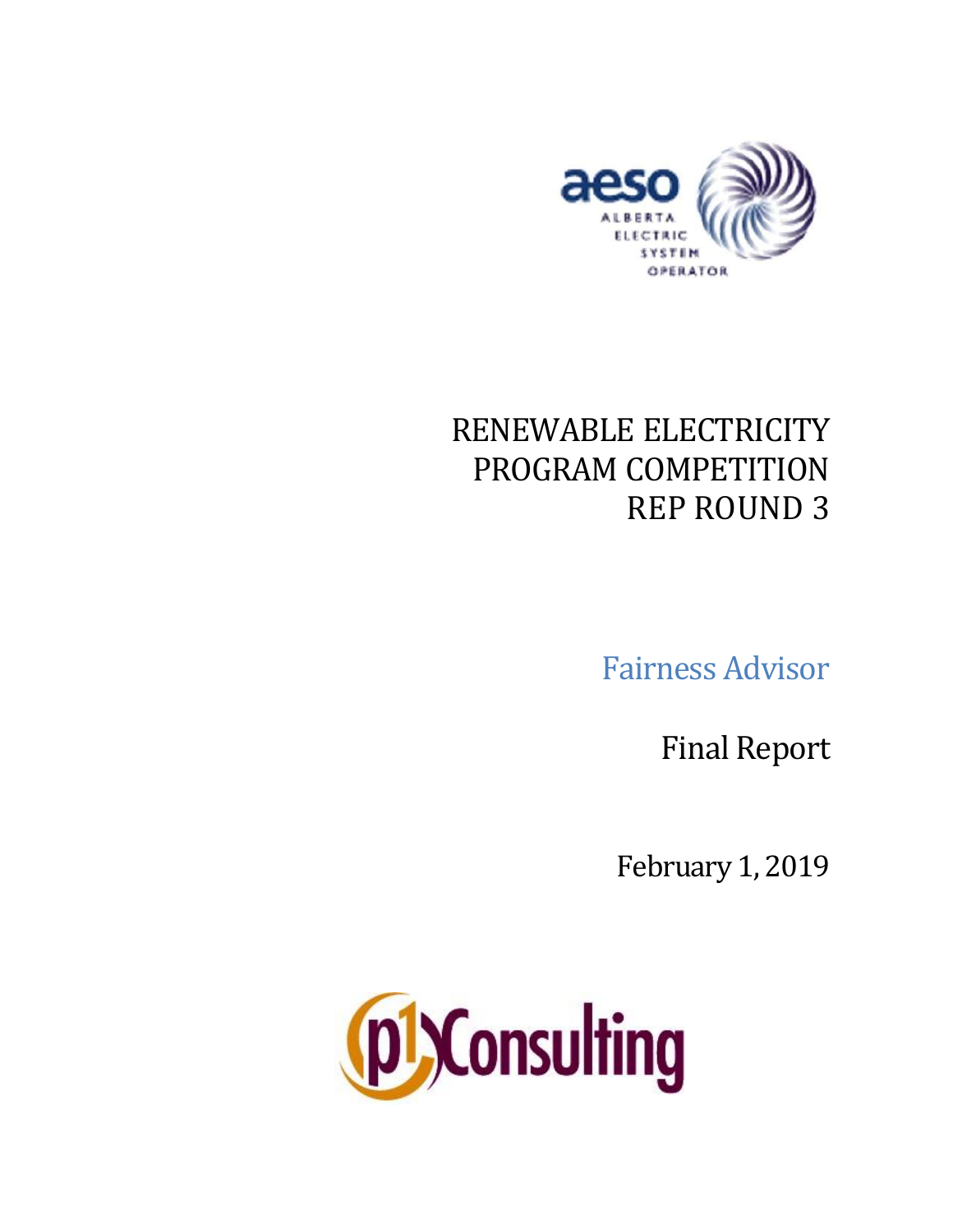

# Contents

# Contents

| 1.0 |                                                                                                                                                                                                                                                                                                                                                                                                 |
|-----|-------------------------------------------------------------------------------------------------------------------------------------------------------------------------------------------------------------------------------------------------------------------------------------------------------------------------------------------------------------------------------------------------|
| 2.0 |                                                                                                                                                                                                                                                                                                                                                                                                 |
| 2.1 |                                                                                                                                                                                                                                                                                                                                                                                                 |
| 2.2 |                                                                                                                                                                                                                                                                                                                                                                                                 |
| 2.3 |                                                                                                                                                                                                                                                                                                                                                                                                 |
| 2.4 |                                                                                                                                                                                                                                                                                                                                                                                                 |
| 2.5 | $\label{thm:confl} \textit{Confidentiality} \textit{} \textit{} \textit{} \textit{} \textit{} \textit{} \textit{} \textit{} \textit{} \textit{} \textit{} \textit{} \textit{} \textit{} \textit{} \textit{} \textit{} \textit{} \textit{} \textit{} \textit{} \textit{} \textit{} \textit{} \textit{} \textit{} \textit{} \textit{} \textit{} \textit{} \textit{} \textit{} \textit{} \textit{$ |
| 3.0 |                                                                                                                                                                                                                                                                                                                                                                                                 |
| 4.0 |                                                                                                                                                                                                                                                                                                                                                                                                 |
| 4.1 |                                                                                                                                                                                                                                                                                                                                                                                                 |
| 4.2 |                                                                                                                                                                                                                                                                                                                                                                                                 |
| 4.3 |                                                                                                                                                                                                                                                                                                                                                                                                 |
| 4.4 |                                                                                                                                                                                                                                                                                                                                                                                                 |
| 5.0 |                                                                                                                                                                                                                                                                                                                                                                                                 |
| 5.1 |                                                                                                                                                                                                                                                                                                                                                                                                 |
| 5.2 |                                                                                                                                                                                                                                                                                                                                                                                                 |
| 5.3 |                                                                                                                                                                                                                                                                                                                                                                                                 |
| 6.0 |                                                                                                                                                                                                                                                                                                                                                                                                 |

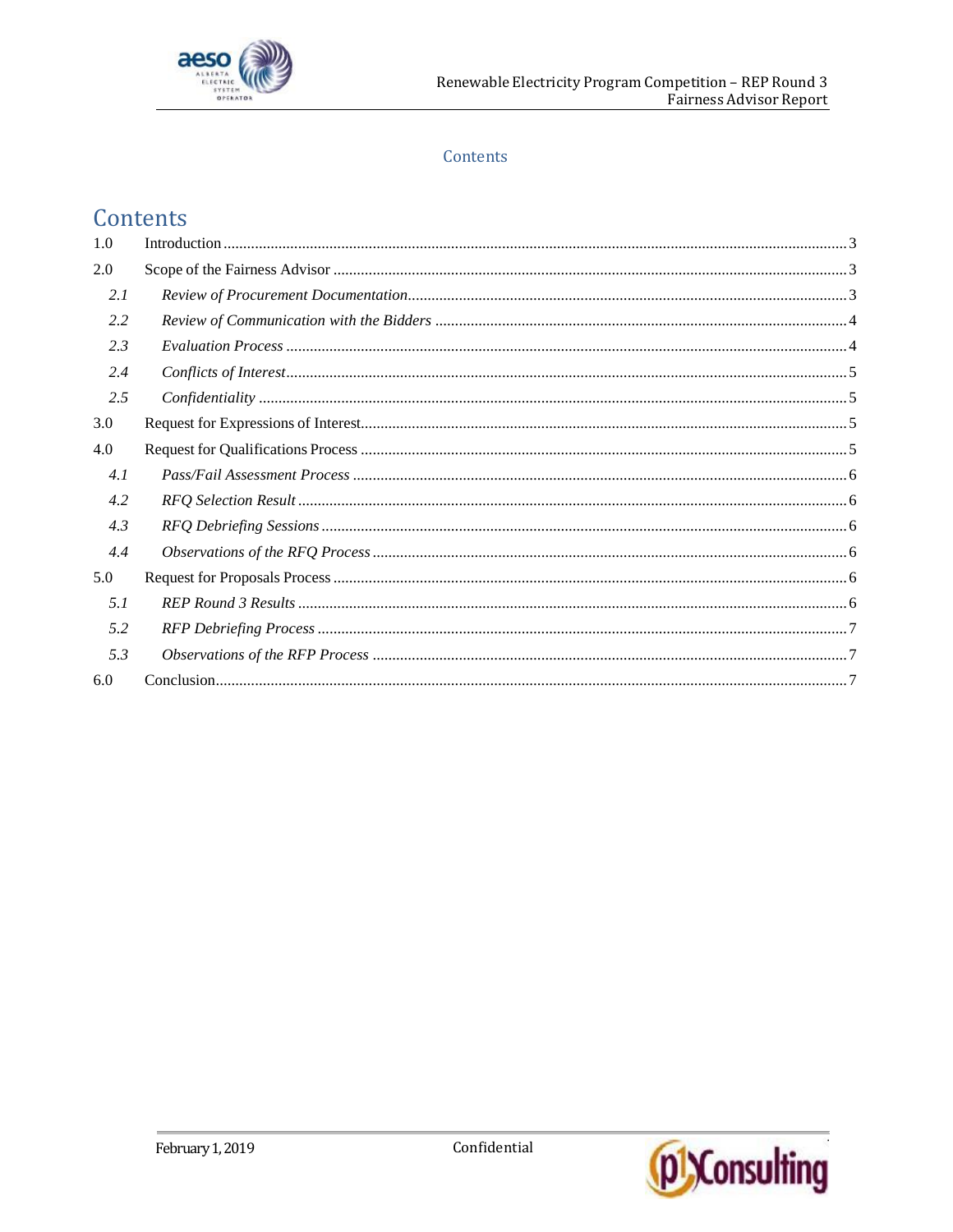

# <span id="page-2-0"></span>**1.0 Introduction**

P1 Consulting Inc. (P1 Consulting or Fairness Advisor) was engaged by the Alberta Electric System Operator (AESO) in January 2018 to perform fairness advisory services and to provide independent verification throughout the Renewable Electricity Program Round 3 Competition ("REP Round 3"or "Competition")to ensure that the process is conducted in a fair and transparent manner. Our mandate included reviewing the procurement documents and communications; providing advice on leading practices; reviewing and monitoring the evaluation; ensuring the adequacy of the documentation and overseeing the decision-making and governance processes that were associated with the Competition to ensure fairness, equity, objectivity and transparency. Our scope included:

- Ensuring that the REP Round 3 Request for Expressions of Interest (REOI), Request for Qualifications (RFQ) and Request for Proposals (RFP) stages of the Competition were undertaken in a fair and transparent manner and in accordance with the applicable policies, documents and agreements;
- Assuring the consistent application of the evaluation criteria and evaluation procedures of the AESO in accordance with the REOI, RFQ and RFP, and applicable policies of the AESO;
- Ensuring that all Interested Parties, Respondents and Proponentswere treated consistently in the evaluation process and in accordancewith the REOI, RFQ or RFP; and
- Ensuring that AESO personnel and external advisors adhered to the AESO's conflict of interest and confidentiality requirements.

As Fairness Advisors, we were also to attend, observe and provide guidance at internal meetings. In particular, in our role as Fairness Advisors, we ascertained that the following steps were taken to ensure a fair and transparent procurement process:

- Compliance with the procurement policies and procedures;
- Objectivity and diligence during the procurement process;
- Compliance of participants with requirements related to conflict of interest and confidentiality during the process; and
- Oversight during the process in order to ensure that all Respondent and Proponents (the "Bidders") were treated fairly and equally.

Louise Panneton, Oliver Grant, Jillian Newsome, Martin Cukierman, Geoff Capelle, Stephanie Braithwaite and Robin McLernon were the members of P1 Consulting who acted as Fairness Advisors throughout the Competition.

# <span id="page-2-1"></span>**2.0 Scope of the Fairness Advisor**

In addition to providing general fairness advisory services, P1 Consulting performed the following discrete tasks. P1 Consulting's findings, with respect to whether each of these tasks was conducted in a fair and transparent manner, are also indicated.

# <span id="page-2-2"></span>*2.1 Review of Procurement Documentation*

In our role as Fairness Advisor, we reviewed all draft procurement documentation, including the REOI, RFQ and RFP prior to issuance for the renewable electricity industry to identify potential inconsistencies or lack of clarity and provided feedback to the AESO. The review included:

- Reviewing and analyzing the evaluation criteria and sub-criteria, the scoring methodology set out in the procurement documents, ensuring full disclosure of information, and determining that the evaluation process is appropriate;
- Determining whether or not the approach to the technical and financial evaluation is appropriate and defensible;
- Reviewing the procurement documentation for ambiguity and consistency; and

• Reviewing the procurement documentation for bias for or against any Bidder.

The procurement documentation prepared by the AESO was fair and transparent.



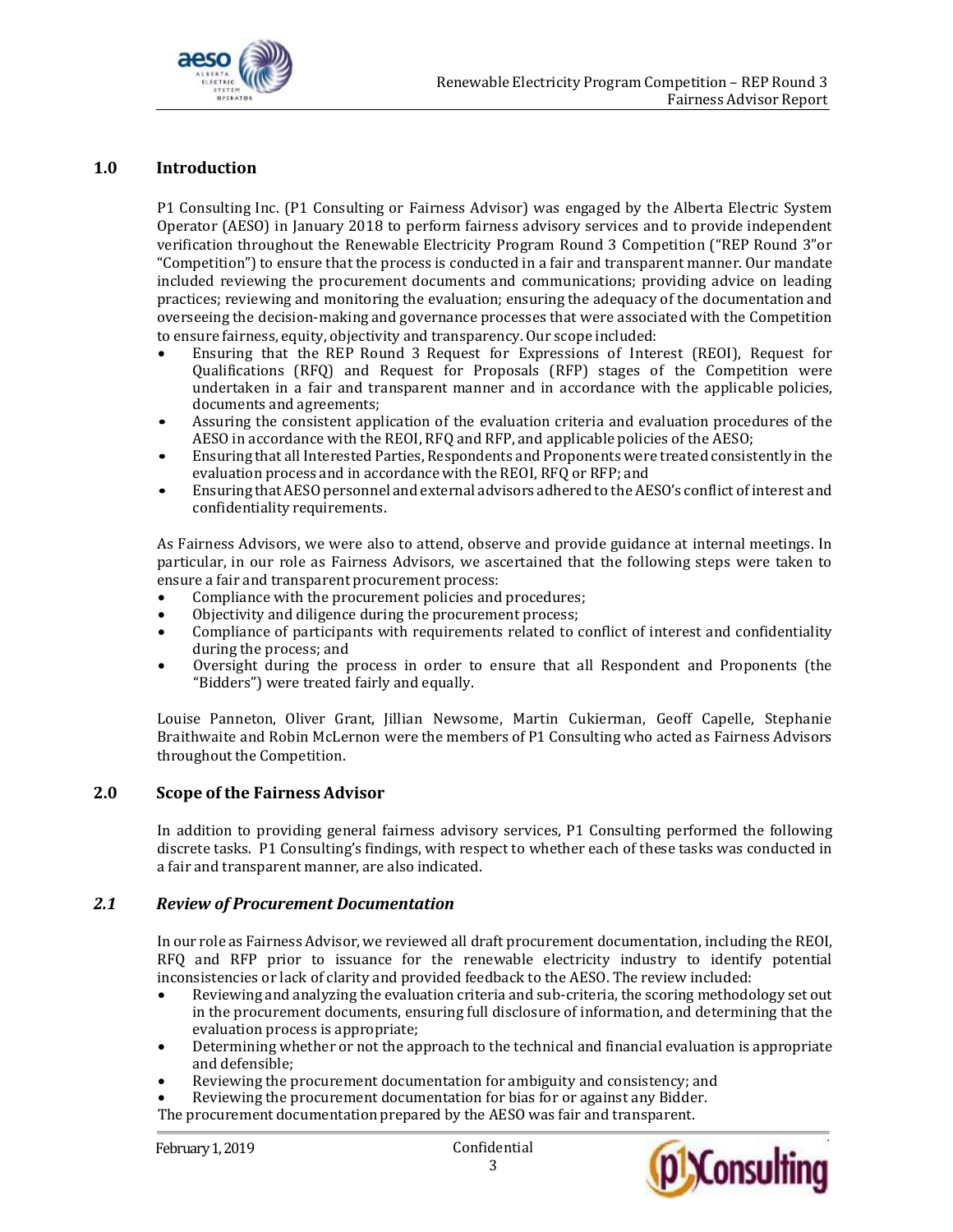

# <span id="page-3-0"></span>*2.2 Review of Communication with the Bidders*

As the Fairness Advisor, we observed all communication, includingwritten and verbal communication, between the AESO and the Competition participants to ensure that theBbidders were treated in a consistent manner.

With respect to written communication, we were responsible for reviewing all Notices, Addenda, and Communique to ensure they were clear, unambiguous and free from bias. We reviewed all Requests for Information (RFIs), in order to confirm:

- Whether the information in the question was commercially confidential in nature, and if so, ensuring the response was fair (e.g. no general information was included in the response);
- Whether the response required a change to the procurement documentation; and
- Whether the response was clear, unambiguous and free from bias.

Additionally, we reviewed all Requests for Clarification (RFCs) to ensure that:

- No new information related to the Respondents' and Proponents' submissions was requested or received; and
- The question was clear, unambiguous and free from bias.

The communication between the AESO and the Competition participants was conducted in a fair and transparent manner.

# <span id="page-3-1"></span>*2.3 Evaluation Process*

#### **2.3.1 Evaluation Manuals**

Prior to the commencement of the evaluation processes for both the RFQ and RFP, the AESO developed an Evaluation Manual, which documents the governance structure, methodology and approach to the evaluation process. Prior to finalizing the Evaluation Manual, we reviewed and commented on the draft documents, to ensure appropriateness, accuracy, completeness, and consistency between the methodology established in the Evaluation Manual with the requirements, evaluation criteria and methodologydescribed in the procurement documents.

# **2.3.2 Evaluation Training**

All Evaluation Participants attended evaluation training prior to participating in the RFQ and RFP evaluation process to ensure that they understood the objectives of and the approach to the evaluation. We reviewed and contributed to the training material and attended all evaluation training sessions.

#### **2.3.3 Submission Closing**

The AESO implemented a process related to submission closings (for the RFQ and RFP Submissions) to ensure that they were conducted in a fair manner. We reviewed and approved the process and participated in the submission closings to confirm that the process was followed, and that there were no issues, from a fairness perspective.

# **2.3.4 Evaluation Meetings**

P1 Consulting attended all internal evaluation meetings where Evaluation Panels met for consensus discussion and where Evaluation Panels presented their results through the established governance structure.

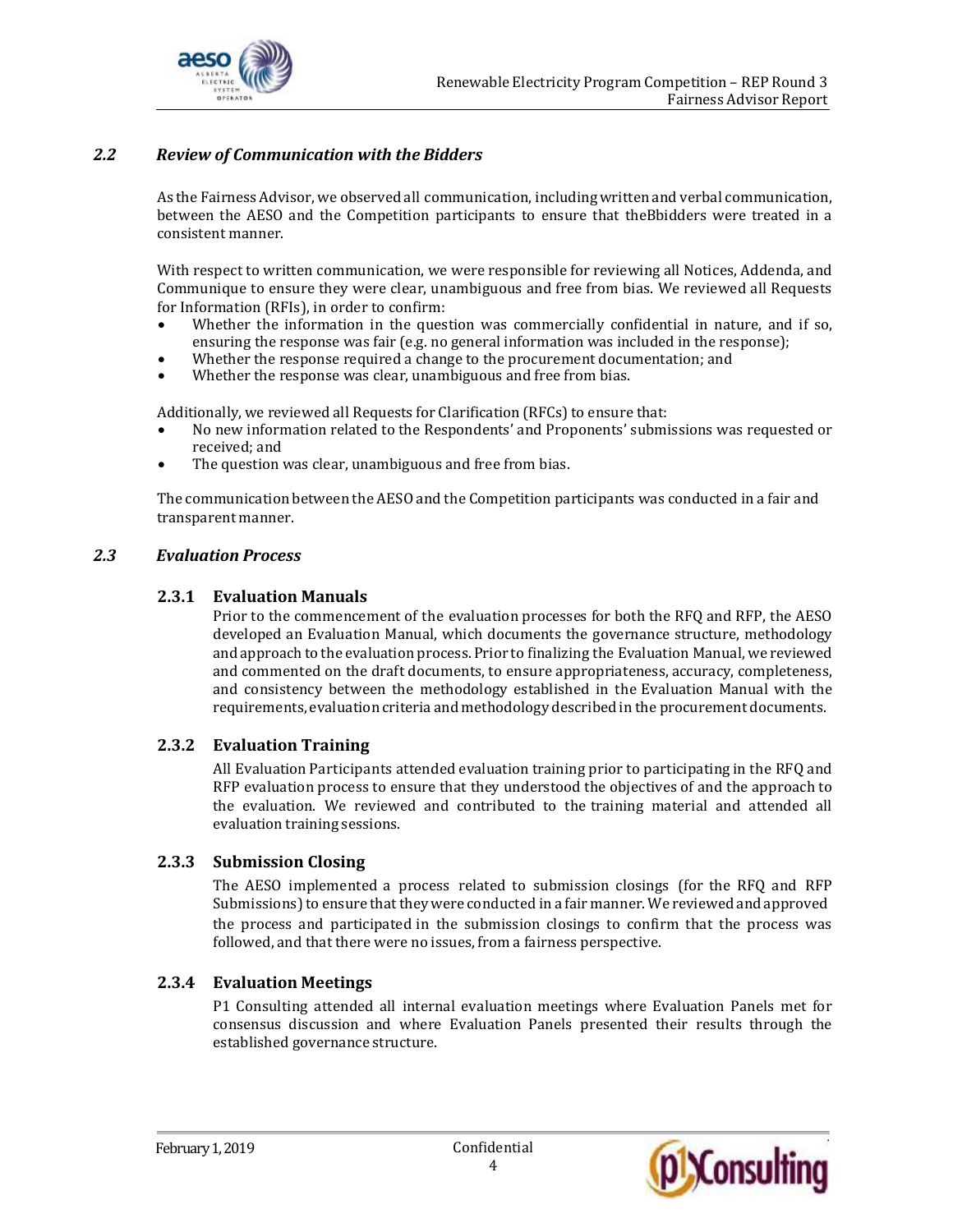

# **2.3.5 Evaluation Results**

Throughout the RFQ and RFP evaluation processes, and at the end of each process, we reviewed and validated the results to confirm that they were consistent with what we observed. The RFQ and RFP evaluation processes undertaken by the AESO were fair and transparent.

# <span id="page-4-0"></span>*2.4 Conflicts of Interest*

A conflict of interest refers to situations in which personal, occupational or financial considerations may affect or appear to affect the objectivity or fairness of an individual. The Fairness Advisor must ensure that project participants who are involved in the Competition identify and resolve any real, perceived or potential conflict of interest.

The AESO established an Integrity, Due Diligence and Ethical Conduct Committee (IDDECC) who received, analyzed and developed a determination related to declared conflicts of interest. P1 Consulting participated in the IDDECC meetings and were satisfied that any declared conflicts were managed and there were no concerns from a fairness perspective.

# <span id="page-4-1"></span>*2.5 Confidentiality*

The Fairness Advisor ensured that project participants who are involved in the Competition adhered to the confidentiality policies provided by the AESO. As Fairness Advisor, P1 Consulting reviewed and provided input into such policies, and ensured that the relevant project participants signed them.

During the evaluation phase, the Fairness Advisor reviewed and provided input into the development of the AESO guidelines with respect to receiving, storing, distributing and reviewing Submissions in order to protect the commercial confidentiality of the RFQ Respondents and the RFP Proponents.

The provisions related to confidentiality were maintained, and the documentation was managed in a fair manner.

# <span id="page-4-2"></span>**3.0 Request for Expressions of Interest**

The project team from the AESO reviewed the REOI responses diligently. They responded positively to all fairness comments and questions and there were no unresolved issues.

# <span id="page-4-3"></span>**4.0 Requestfor QualificationsProcess**

Respondents to the RFQ submitted Qualification Submissions on or before the Closing Deadline of June 21, 2018 at 15:00:00 (MDT).

The evaluation process was set up in 3 stages:

- Stage 1 Completeness Validation
- Stage 2 Pass/Fail review [independent Technical and Financial Panels], including an Initial Connection Capacity Assessment
- Stage 3 Integrity, Due Diligence and Ethical Conduct Committee (IDDECC) Review

The Fairness Advisor attended the evaluation consensus sessions held during the months of July and August, 2018 to ensure the consistency and fairness of the evaluation. P1 Consulting concluded that the evaluation was performed in a fair and transparent manner. The Fairness Advisor also attended the Panel and REP Office presentations to the IDDECC.

The Fairness Advisor reviewed the final results of the evaluation. P1 Consulting concluded that the evaluations were conducted fairly and in accordance with the RFQ.

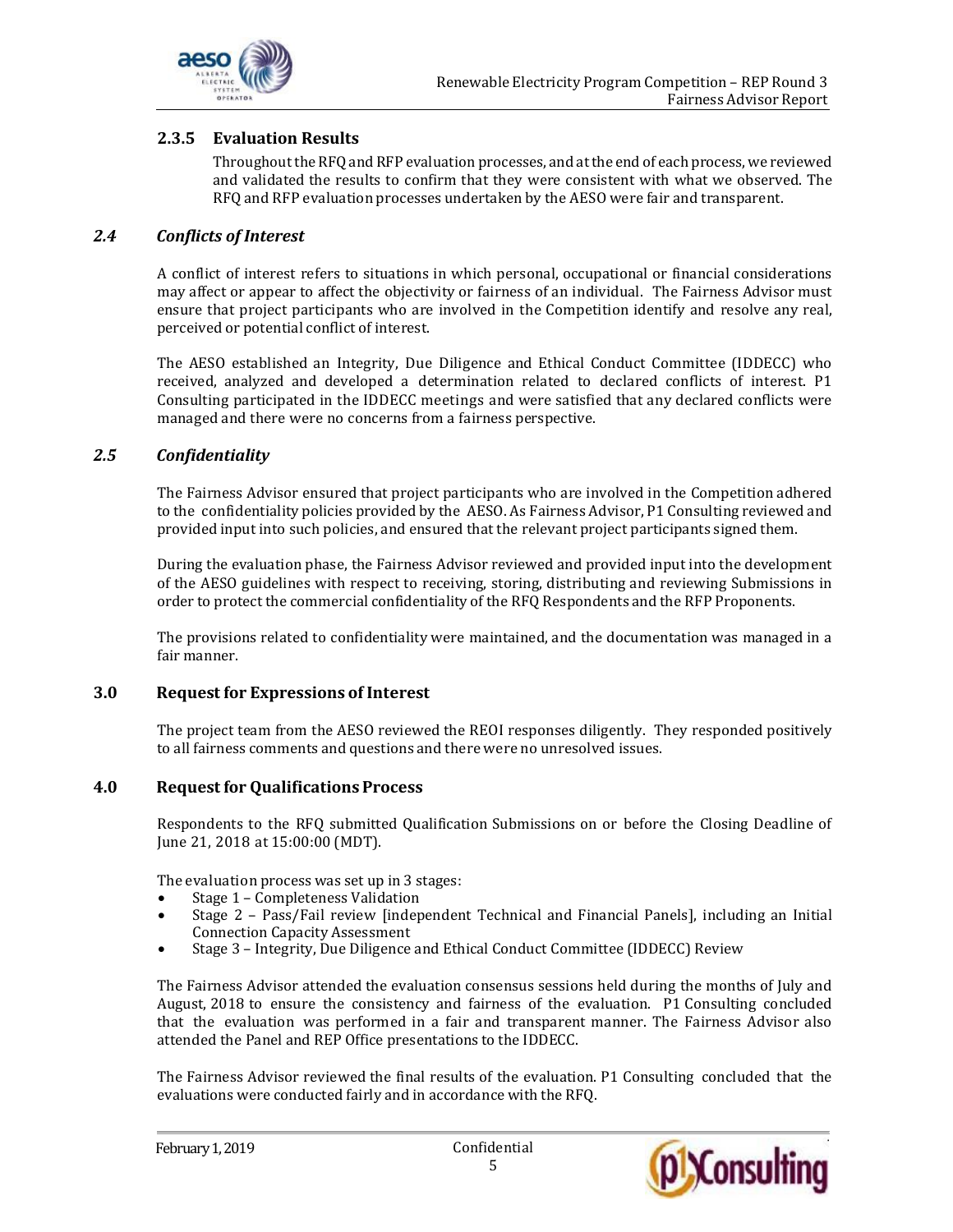

#### <span id="page-5-0"></span>*4.1 Pass/Fail Assessment Process*

Where an Evaluation Panel performed a pass/fail assessment, following individual assessments, the Panels convened as a group to determine whether the Respondent Qualification Submissions met (or did not meet) the content requirements set out in the RFQ. P1 Consulting attended all Evaluation Panel pass/fail assessment meetings and reviewed the results, and confirmed that a consistent approach to the evaluation was applied and that the assessments were conducted in a fair manner.

#### <span id="page-5-1"></span>*4.2 RFQ Selection Result*

Any Respondent that had a project pass the RFQ requirements was invited to participate in the RFP process. A Respondent could receive multiple invitations in respect of separate Renewables Projects if more than one Renewables Project in their Qualification Submission met the requirements of the RFQ.

#### <span id="page-5-2"></span>*4.3 RFQ Debriefing Sessions*

The RFQ provided the opportunity for unsuccessful Respondents to request a debriefing following the conclusion of the RFQ. Sessions with the successful Respondents are to be offered following the conclusion of the RFP process, estimated to be Q1 2019. Sessions with the unsuccessful Respondents were held the weeks of October 8 and 15, 2018. The Fairness Advisor participated in all and confirmed that a consistent approach to each debriefing session was applied and thatthe sessions were conducted in a fair and transparent manner.

#### <span id="page-5-3"></span>*4.4 Observations of the RFQ Process*

The project team from the AESO, the Evaluation Panel Members, the Evaluation Panel Chairs, and the IDDECC undertook their respective roles diligently. They responded positively to all fairness comments and questions and there were no unresolved issues.

#### <span id="page-5-4"></span>**5.0 Request for Proposals Process**

Respondents to the RFP submitted RFP Submissions on or before the Closing Deadline of October 23, 2018 at 15:00:00 (MDT).

The evaluation process was set up in 3 stages:

- Stage 1 Completeness Validation
- Stage 2 Pass/Fail review [independent Financial Panel if applicable]
- Stage 3 Integrity, Due Diligence and Ethical Conduct Committee (IDDECC) Review

The Fairness Advisor monitored the evaluation to ensure the consistency and fairness of the evaluation. P1 Consulting concluded that the evaluation was performed in a fair and transparent manner. The Fairness Advisor also attended the Panel presentations to the IDDECC during Stage 3.

The Fairness Advisor reviewed the final results of the evaluation. P1 Consulting concluded that the evaluations were conducted fairly and in accordance with the RFP.

#### <span id="page-5-5"></span>*5.1 REP Round 3 Results*

#### **5.1.1 Selection Process**

AESO established a selection process prior to receipt of submissions in order to maintain the confidentiality of proposals between REP Round 2 and REP Round 3 and to ensure that the selection process was conducted in a consistent manner. The Fairness Advisor reviewed the final results of the selection process conducted by the Government of Alberta. P1 Consulting concluded that the selection